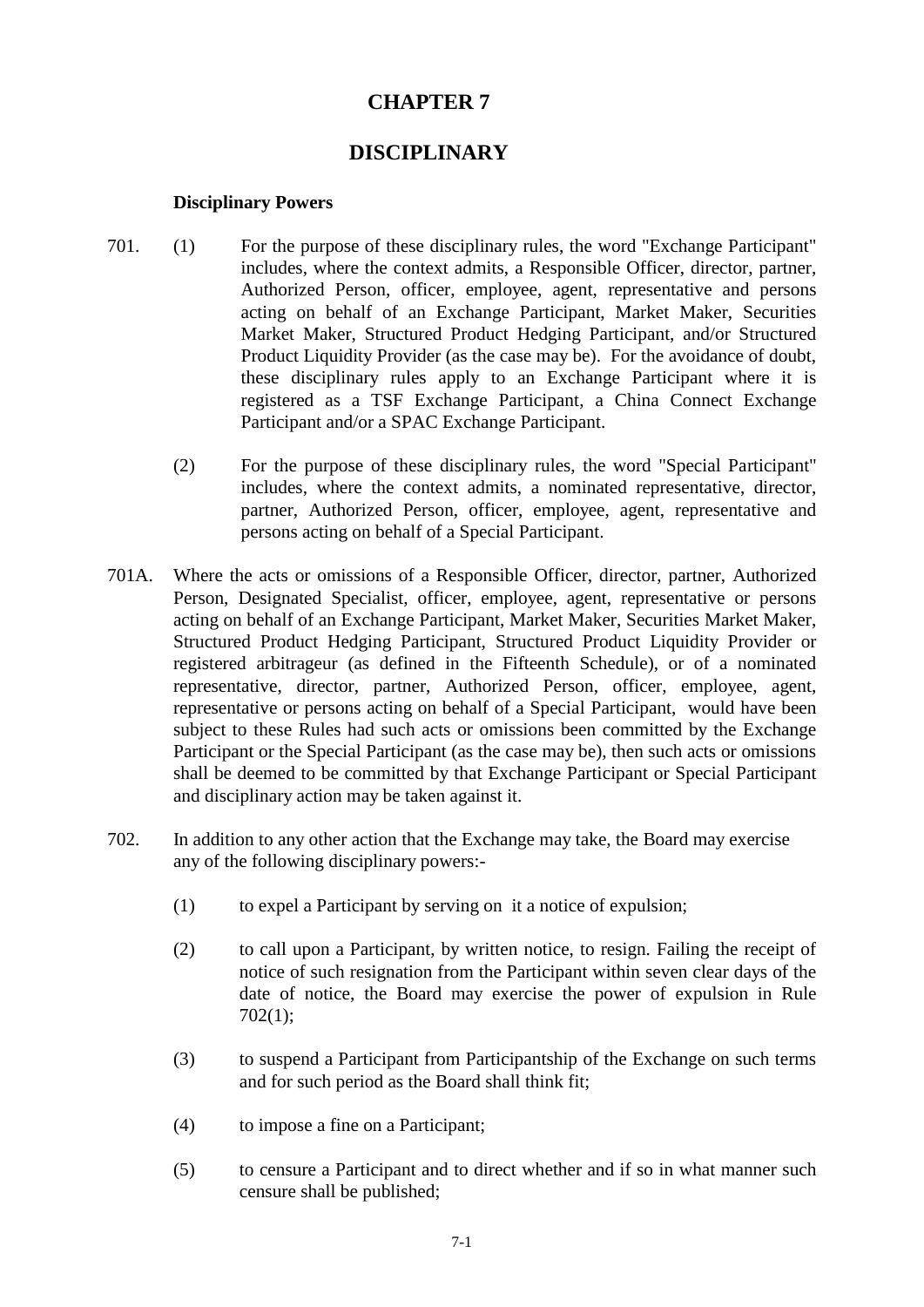- (6) to suspend or revoke the registration of a Responsible Officer of an Exchange Participant;
- (6A) to suspend, withdraw or revoke the right of a Participant's access to the System on such terms and for such period as the Board shall think fit;
- (6B) to restrict a Participant's trading activities on or through the Exchange including but not limited to (in the case of an Exchange Participant) its Exchange Traded Options Business, on such terms and for such period as the Board shall think fit;
- (7) to suspend an Options Exchange Participant from its Options Exchange Participantship on such terms and for such period as the Board shall think fit;
- (8) to suspend, withdraw, or revoke an Options Trading Exchange Participant's access to the Options Trading System and/or Options Clearing System on such terms and for such period as the Board shall think fit;
- (9) to suspend, withdraw or revoke a Market Maker's permit or a Securities Market Maker's permit (as the case may be) on such terms and for such period as the Board shall think fit;
- (10) to suspend a SEOCH Participant from its SEOCH Participantship on such terms and for such period as the Board shall think fit;
- (11) to suspend, withdraw or revoke a SEOCH Participant's access to the Options Clearing System on such terms and for such period as the Board shall think fit;
- (12) to prohibit an Exchange Participant from being appointed or acting as a Structured Product Liquidity Provider on such terms and for such period as the Board shall think fit;
- (13) to prohibit an Exchange Participant from being appointed or acting as a Structured Product Hedging Participant on such terms and for such period as the Board shall think fit;
- (14) to suspend, withdraw or revoke a Securities Market Maker's and/or a Structured Product Liquidity Provider's access to the System through a Market Making Central Gateway session on such terms and for such period as the Board shall think fit;
- (15) to suspend, withdraw or revoke an Exchange Participant's registration as a TSF Exchange Participant or its use of or access to the TSF on such terms and for such period as the Board shall think fit; and
- (16) to suspend, withdraw or revoke an Exchange Participant's registration as a China Connect Exchange Participant or its use of or access to the China Connect Service or the CSC on such terms and for such period as the Board shall think fit.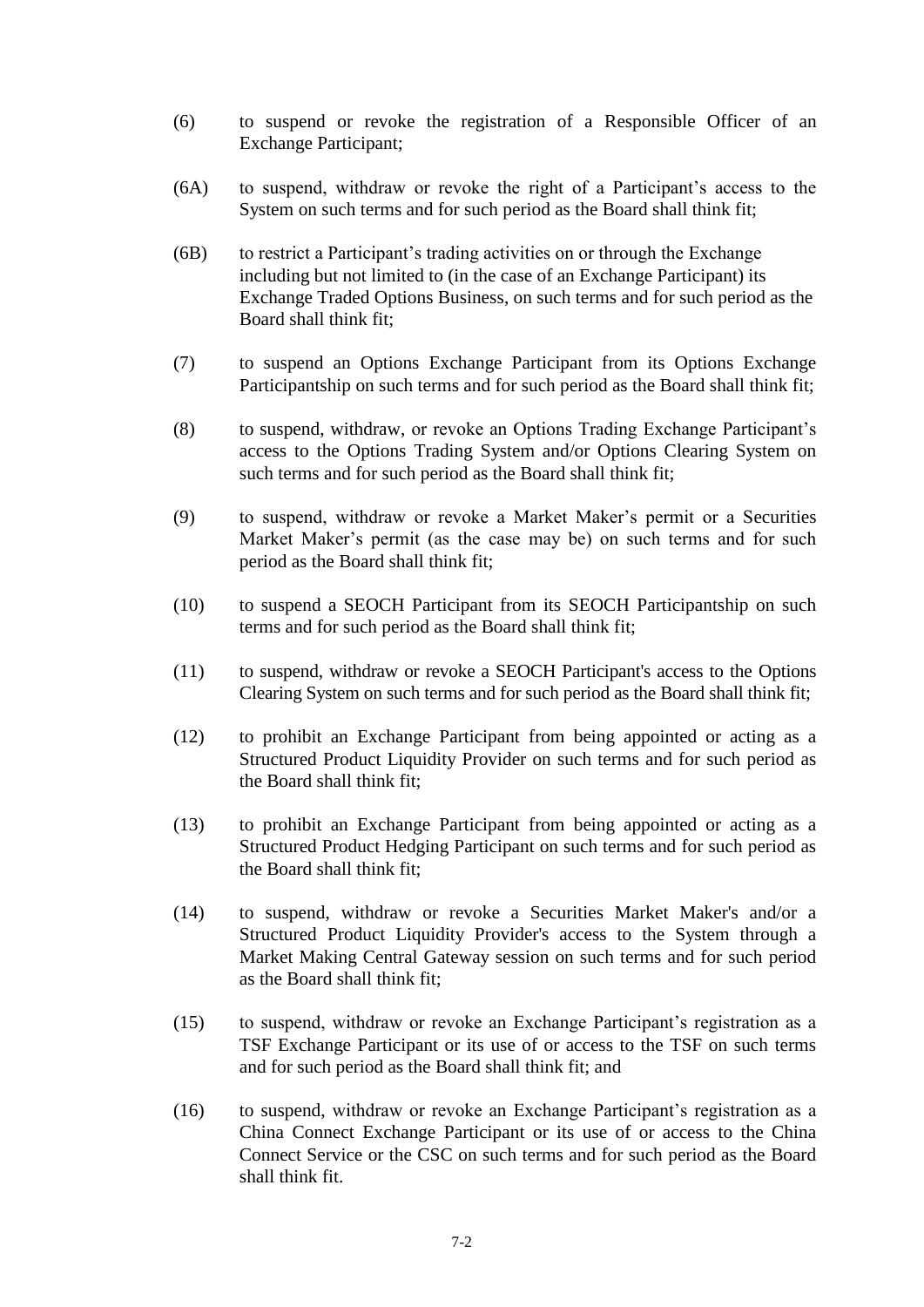- 702A. The Board may, in exercising its disciplinary powers and functions, determine guidelines or procedures for proceedings and meetings held for disciplinary purposes.
- 702B. The Board may, in exercising its power to revoke the registration of any of the persons referred to in Rule 702(6) above, order that the revocation of registration shall not take effect unless, during a period specified by the Board (the "suspension period"), the person commits further acts or omissions which call for disciplinary action and the Board so orders that the revocation shall take effect.
- 702C. In the event that any of the persons referred to in Rule 702(6) above commits further acts or omissions which call for disciplinary action during the suspension period, the Board shall have discretion:-
	- (1) to order that the revocation of the person's registration shall take effect immediately; or
	- (2) not to revoke the person's registration and make such other order as the Board shall think fit.
- 702D. The exercise of powers by the Board or the Chief Executive, as the case may be, in connection with Rules 204(8), 226(5), 431(3)(f), 569A(f), 601, 723(1)(c) and 723(2)(h) and (i) shall be dealt with in the Disciplinary Procedures .
- 703. The Board may delegate, in accordance with the Articles or these Rules, any or part of its disciplinary powers (including its power to award costs) to committees to be known as the Disciplinary Committee and the Disciplinary Appeals Committee.
- 704. The Chief Executive may exercise the power referred to in Rules 702(3), 702(6), 702(6A), 702(6B), 702(7), 702(8), 702(9), 702(11), 702(12), 702(13), 702(14), 702(15) and 702(16) above provided he has first obtained the approval of the Chairman of the Board or in his absence any member of the Board which may be given either orally or in writing. Where the Chief Executive has exercised any of his powers referred to in this Rule, the affected Participant may at any time thereafter apply to the Chief Executive for the lifting of his decision by submitting to the Chief Executive such information, including any information as to the financial condition of the relevant Participant, as the Chief Executive may require in order for him to be satisfied that it is proper in all the circumstances to lift the decision. The Chief Executive may lift his decision conditionally or unconditionally.
- 705. The disciplinary powers referred to above may be exercised separately or cumulatively and in no circumstances shall the exercise of such powers prejudice in any way any right that may be vested in the Exchange to seek redress against a Participant.

### **Disciplinary Proceedings**

706. The Board may convene a meeting at any time to consider the exercise of its disciplinary powers against a Participant. If at such meeting it is satisfied that a prima facie case has been established calling for disciplinary action against the Participant concerned the Board shall request the Participant to attend a meeting and explain its conduct in regard to the matter.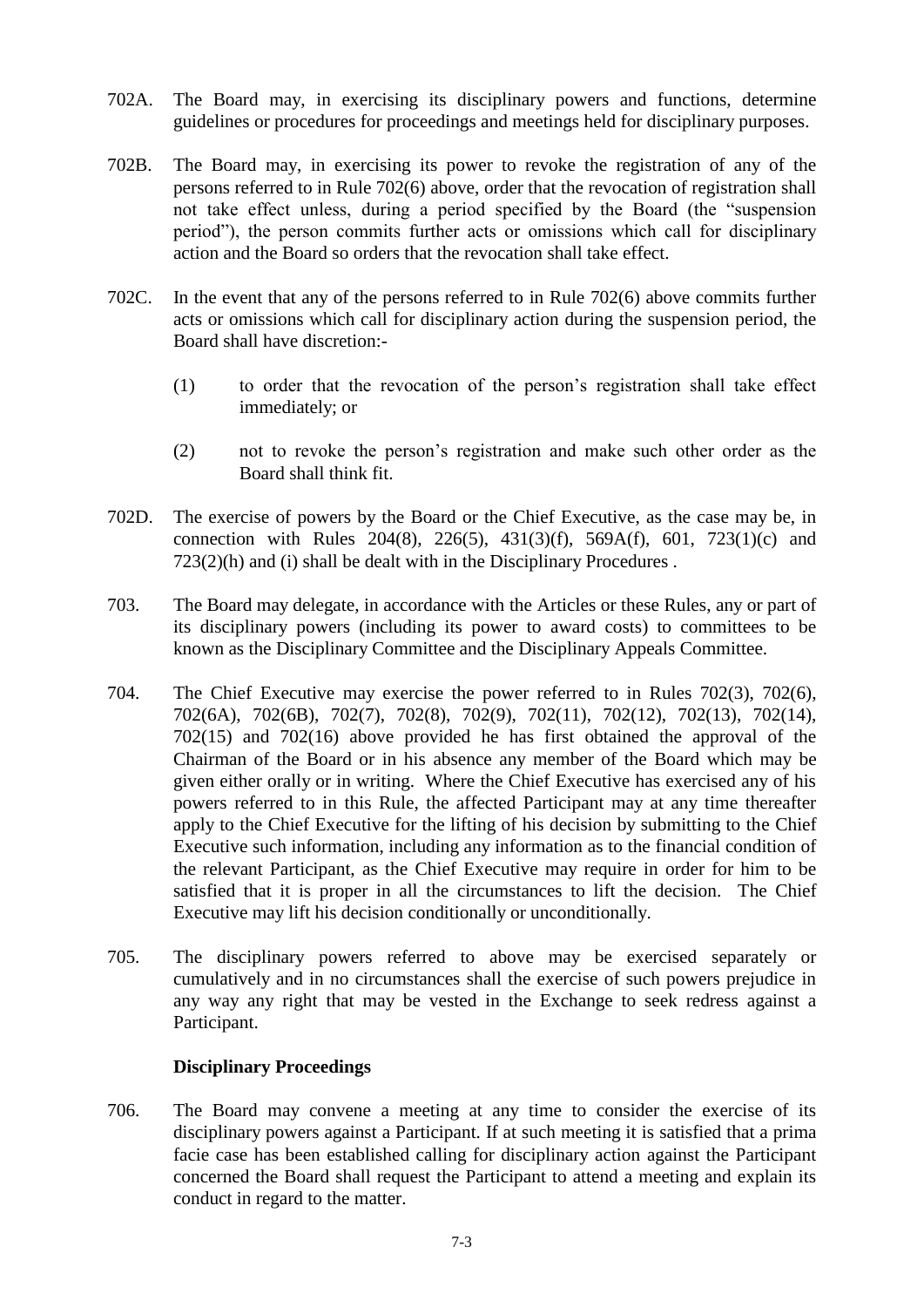- 707. The Board may exercise any of its disciplinary powers against a Participant if, at such meeting or any adjournment thereof, it is of the opinion, after considering the explanation, if any, tendered by the Participant, that the case against the Participant is substantiated. The Board shall also be entitled to exercise any of its disciplinary powers against the Participant concerned should it fail to attend the hearing called for by the Board.
- 708. The Board shall have unfettered discretion to decide upon the disciplinary action to be taken against a Participant.
- 709. The Board shall notify the Commission whenever it considers taking disciplinary action against a Participant and shall notify the Commission forthwith of the result of such consideration and the disciplinary action taken. In the event of a Participant giving notice to resign pursuant to Rule 702(2) the Board shall forthwith notify the Commission of such fact.
- 709A. The Board shall notify HKSCC whenever it considers taking disciplinary action against:
	- (1) an Exchange Participant in relation to any breaches of Rules 401, 406, 408, 414 to 416, 418A to 418C, 422(6) and (7), 425, 429(1), 501 to 508, 511 to 514, 516, 517, 517B to 530, 534(3), 537, 539 to 545, 552 to 562, 563A to 563D, 723 or the CCASS Rules; or
	- (2) a Special Participant in relation to any breaches of Rules 501, 501G to 501I, 502A, 502D, 503 to 505A, 506A, 507A, 508, 511, 512, 514, 516, 516A, 517(1), 517(4), 517(6), 517B to 519, 522, 528, 544(1), 544(3), 544(4), 545, 723 or the CCASS Rules,

and shall notify HKSCC forthwith of the result of such consideration and the disciplinary action taken, if any. In the event of a Participant giving notice to resign pursuant to Rule 702(2), the Board shall forthwith notify HKSCC of such fact.

- 709B. The Board shall notify SEOCH whenever it considers taking disciplinary action against an Exchange Participant in relation to any breaches of Rules 401, 406, 408, 414 to 416, 418A to 418C, 422(6) and (7), 425, 429(1), 534(3), 537, 539 to 542, 545, 563C, 563D, 723, the Options Trading Rules or the Clearing Rules and shall notify SEOCH forthwith of the result of such consideration and the disciplinary action taken, if any. In the event of an Exchange Participant giving notice to resign pursuant to Rule 702(2) the Board shall forthwith notify SEOCH of such fact.
- 710. Any resolution shall specify full details of the disciplinary action to be taken against a Participant and when recorded in the Minute Book of the Board or the Disciplinary Committee and signed by the chairman of the meeting deciding on the disciplinary action or a following meeting, shall be conclusive evidence thereof.
- 711. The Board shall have power to suspend if it thinks fit, any Participant whose conduct is under investigation until it has enquired into such matter and come to a decision thereon. The Participant whose conduct is under investigation shall not be entitled to complain about the length of time required for such investigation to be completed and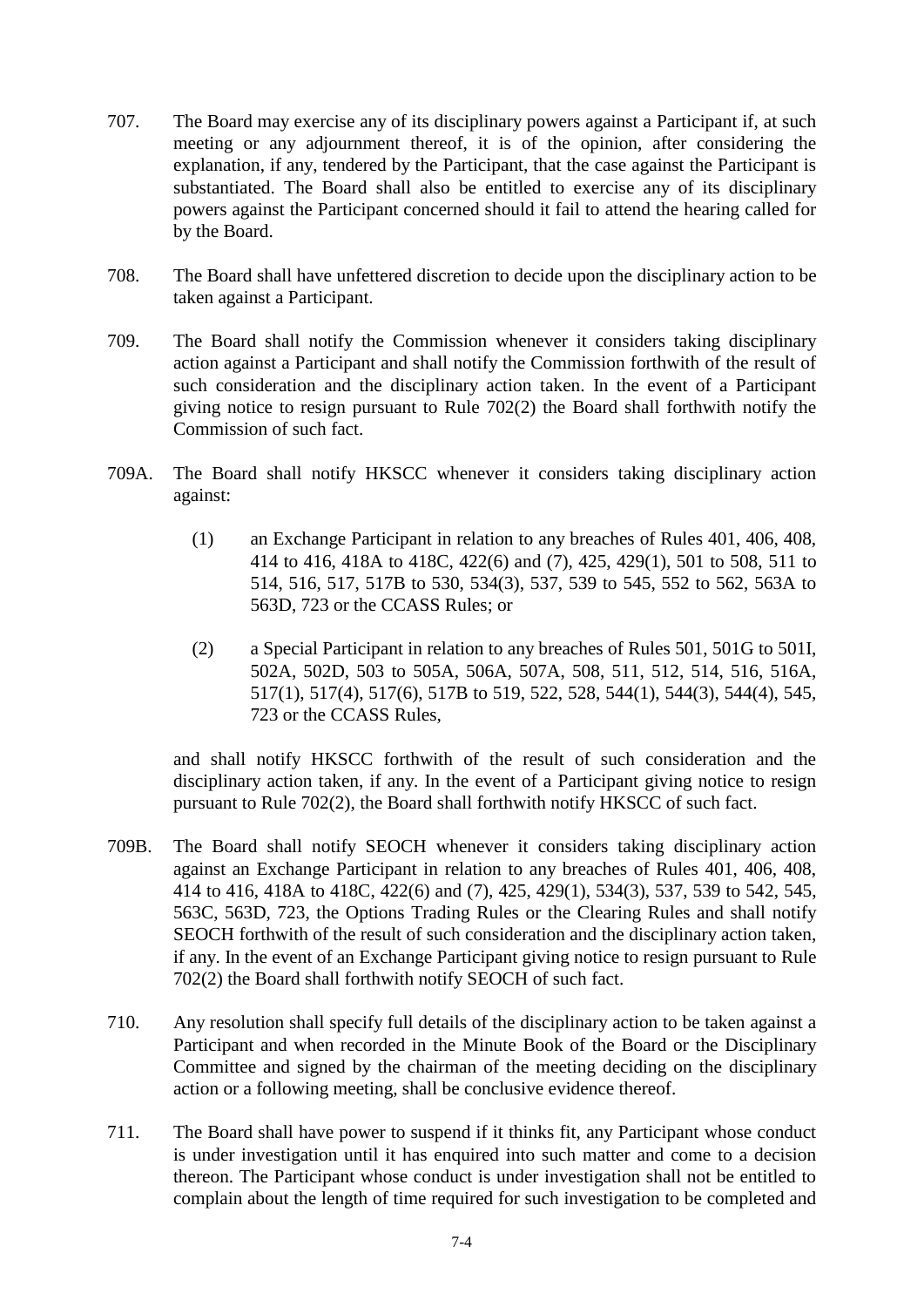the Board shall be under no obligation whatsoever to compensate a Participant suspended under these Rules even if the investigation subsequently vindicates the conduct of such Participant. An Exchange Participant which is suspended shall not be entitled to deal in securities or trade on or through the Exchange under any Stock Exchange Trading Right and shall not be exchange participants for the purpose of the Legislative Council Ordinance. A Special Participant which is suspended shall not provide order-routing and related services, or trade on or through the Exchange.

- 712. (1) The Board may consider and act upon such evidence as the Board may in its absolute discretion determine admissible in relation to any matter as it thinks fit.
	- (2) Any decision of the Board shall be final and shall not be liable to be set aside or varied by any other authority or body.
- 713. [Repealed]
- 714. The Exchange shall have power to publish in the local newspapers or in circulars or via electronic or computer data transmission to Participants the name of any Participant expelled or whose Participantship or right to access the System has been suspended by the Exchange and also to publish such expulsion or suspension in any other way it may think fit. No action or other proceedings shall under any circumstances be taken by the Participant referred to in such publication or notification against any person or body authorising printing, publishing or circulating the same.
- 715. No Participant which has been expelled from the Exchange shall be eligible for readmission.
- 716. (1) A Participant shall have the right to be represented at any meeting of the Board held for disciplinary purposes by a solicitor or counsel. Alternatively, in respect of an Exchange Participant, it may, if it so desires, solicit the assistance of another Exchange Participant to represent it or to make submissions on its behalf.
	- (2) The Board shall have the power to order payment to or by a Participant of costs and expenses incurred in obtaining legal representation for attending a meeting held for disciplinary purposes, such costs and expenses to be limited to professional legal fees and expenses of attending (but not preparing for) the meeting. Costs ordered to be paid by a Participant shall be recoverable by the Exchange as a civil debt.
	- (3) [Repealed]
- 717. Where disciplinary measures are taken against a Participant by the Chief Executive under Rule 704:-
	- (1) the Participant shall be entitled as of right to appeal to the Disciplinary Committee within fourteen days of being notified of the Chief Executive's decision;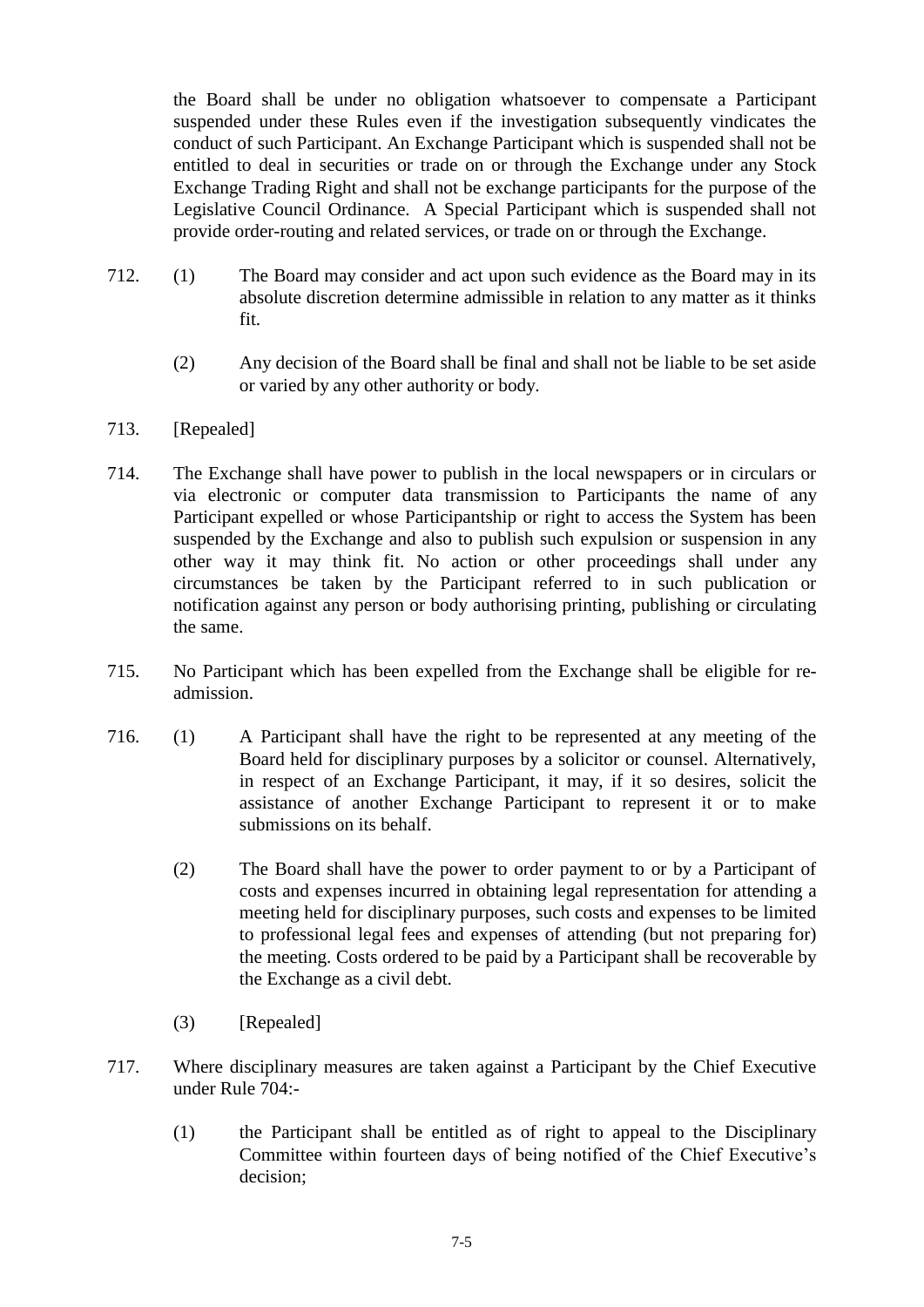- (2) the Chief Executive shall not be obliged to give reasons to the Participant for his decision but shall be obliged to do so to the Disciplinary Committee in the event of an appeal;
- (3) the Disciplinary Committee shall deal with and decide on the appeal in the same manner as if it were considering the exercise of its disciplinary powers afresh;
- (4) no action shall accrue to a Participant (whether against the Chief Executive or the Chairman or member of the Board who approved his decision or any other person) and the Participant shall not institute any legal action in respect of any loss that the Participant may have suffered (including any loss of profit) by reason of a suspension or any damage to reputation by reason of the fact that a Participant's appeal is upheld by the Disciplinary Committee or the Disciplinary Appeals Committee in whole or in part.
- 718. Where a Participant whose Participantship or right to access the System is suspended for any reason whatsoever:-
	- (1) any monies due to the Exchange, including amounts for the replenishment of the Compensation Fund (if applicable) and any fees prescribed under these Rules shall nevertheless remain due and payable by the Participant as if its Participantship or right to access the System had not been suspended;
	- (2) the right of an Exchange Participant to be eligible to trade on or through the Exchange under its Stock Exchange Trading Right or the eligibility of a Special Participant to route orders to the Exchange, as the case may be, shall also be suspended and it shall not be permitted to trade either directly or indirectly during such suspension, except as may otherwise be permitted by the Board or the Chief Executive;
	- (3) the suspension shall not operate so as to avoid or affect the validity or enforceability of any agreement, transaction or arrangement in relation to the Participant's dealing in securities or order routing business entered into by the Participant prior to suspension;
	- (4) the Exchange Participant shall be under a duty to instruct and appoint another Exchange Participant to carry out any instructions already received by it on behalf of its clients prior to suspension and shall immediately notify the Exchange in writing of such appointment.
- 719. Where a Participant is expelled from the Exchange it shall forthwith lose all rights or its eligibility to trade on the Exchange.
- 720. If an Exchange Participant is expelled for any reason, the Board may, with effect from the date of expulsion, revoke any Stock Exchange Trading Right of the Exchange Participant. Upon revocation, the name of the Exchange Participant shall be removed from the register of holders of Stock Exchange Trading Rights kept by the Exchange. The Exchange shall not, by virtue of anything done under this Rule, be deemed to have assumed or acquired any obligation attaching to the Stock Exchange Trading Right(s) of the Exchange Participant and the Exchange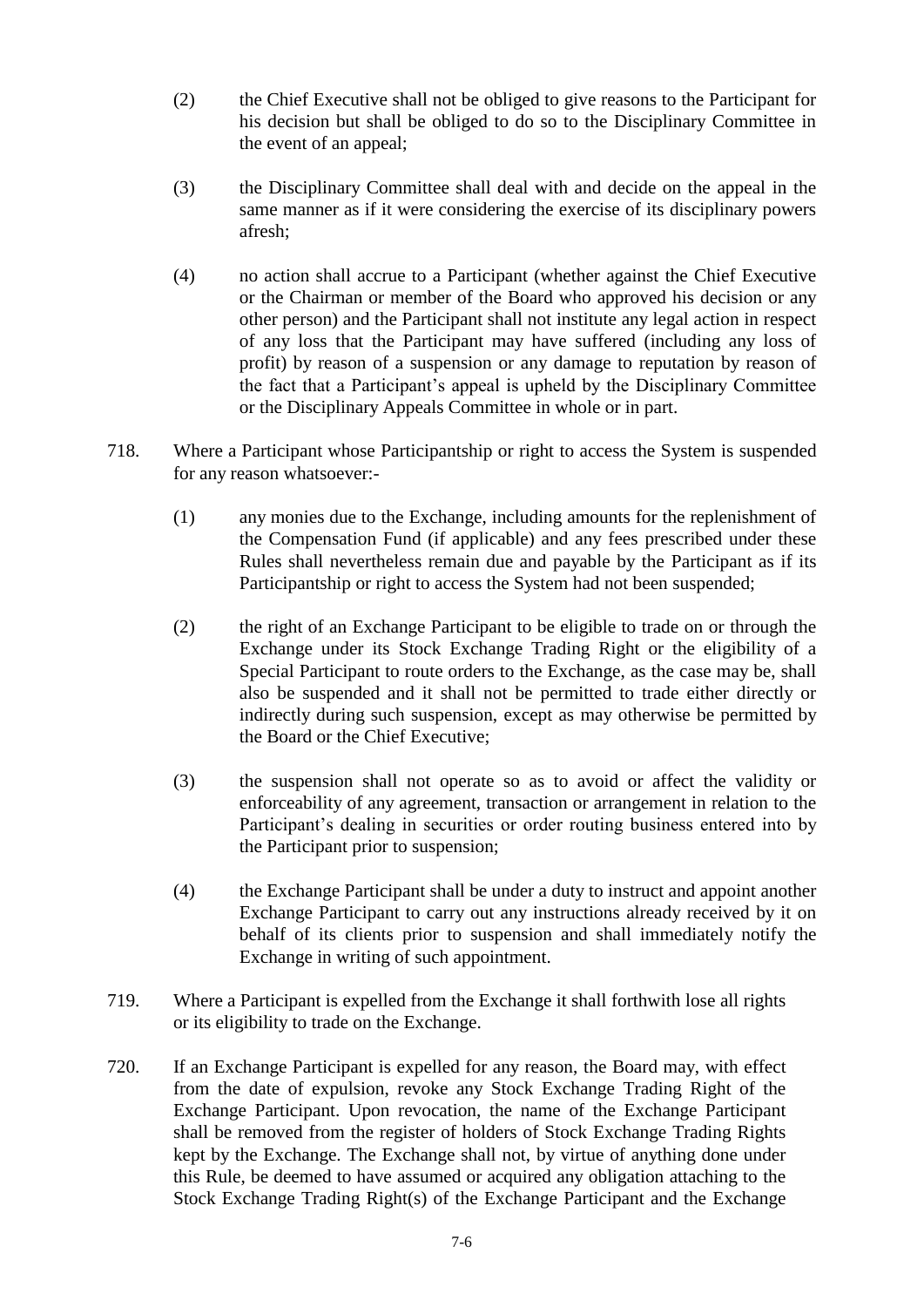Participant shall have no claim against the Exchange whatsoever.

- 721. In the event that (1) an Exchange Participant is expelled as referred to in Rule 719 and any Stock Exchange Trading Right of the Exchange Participant is revoked as referred to in Rule 720 or (2) a Special Participant is expelled as referred to in Rule 719, such Participant shall remain indebted to the Exchange for all monies owed to the Exchange, including but not limited to all legal and other incidental costs or disbursements incurred by the Exchange in connection with the expulsion and revocation and any sums owing by the Participant to the Exchange (whether in its capacity as an Exchange Participant, holder of a Stock Exchange Trading Right, Special Participant or in any other capacity), an SEHK Subsidiary, any recognized exchange controller which is the controller of the Exchange or any company of which a recognized exchange controller which is a controller of the Exchange is a controller.
- 722. An Exchange Participant which is expelled shall not have any claim in respect of its contribution unless and until the monies representing its contribution are refunded to the Exchange by the Commission pursuant to the Ordinance in which event the Exchange Participant's claim against the Exchange shall be subject to the payment of any monies owed to the Exchange and shall in any event be limited to the amount of the refund.

#### **Situations Calling for Disciplinary Action**

- 723. (1) The Board and (subject to Rule 704 hereof) the Chief Executive may exercise their disciplinary powers against a Participant in such manner as they think fit if the Participant:-
	- (a) is or has been in breach of these Rules or disobeys or challenges any lawful exercise of any power pursuant or incidental thereto; or has shielded or assisted or omitted to report or has dealt with any Participant with the knowledge that such Participant has acted contrary to these Rules;
	- (ab) is or has been in breach of rules, regulations, code of conduct or procedures as may from time to time be prescribed by a recognized exchange controller which is the controller of the Exchange;
	- (b) [Repealed]
	- (c) is or has been in breach of the Ordinance;
	- (d) [Repealed]
	- (e) is or has been in breach of the CCASS Rules;
	- (f) [Repealed]
	- $(g)$  [Repealed]
	- (h) [Repealed]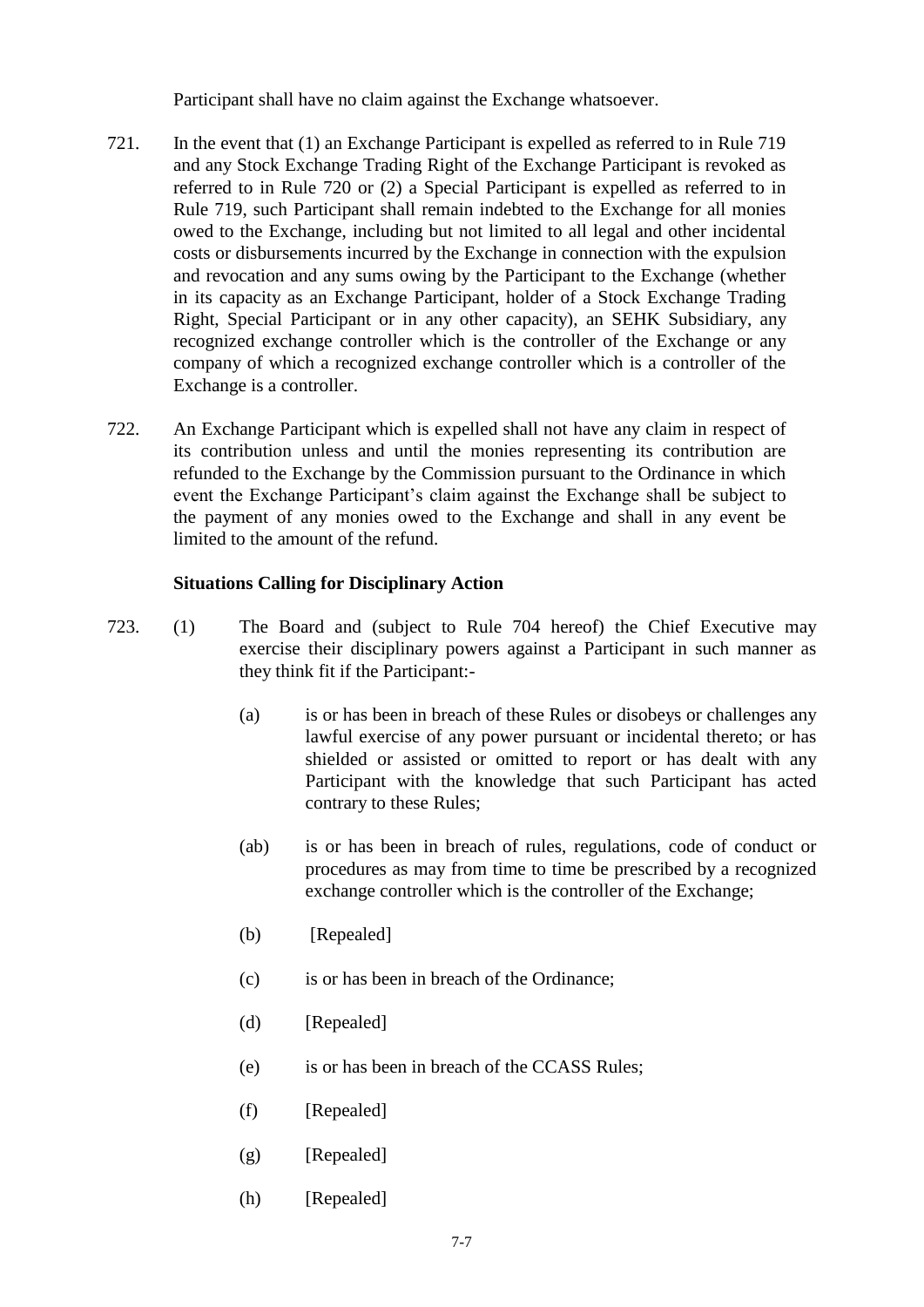- (i) in relation to Exchange Traded Options, is or has been in breach of the Options Trading Rules or the Operational Trading Procedures;
- (j) in relation to Exchange Traded Options, is or has been in breach of the Clearing Rules or the Operational Clearing Procedures;
- (k) in relation to a Securities Market Maker, is or has been in breach of the Securities Market Maker Regulations;
- (l) in relation to a Structured Product Liquidity Provider, is or has been in breach of the Structured Product Liquidity Provider Regulations;
- (m) in relation to a TSF Exchange Participant, is or has been in breach of any provision in these Rules that applies to the use of the TSF Service; or.
- (n) in relation to a China Connect Exchange Participant, is or has been in breach of any provision in these Rules that applies to the use of the China Connect Service or the trading of China Connect Securities or any Regulations, requirements, conditions, restrictions, arrangements or other stipulations that may be made, issued or published pursuant to these Rules.
- (2) Without prejudice to the generality of the foregoing, the Board and the Chief Executive may exercise their disciplinary powers against a Participant in the following instances, in such manner as they think fit, if the Participant:-
	- (a) (in the case of an Exchange Participant) after becoming aware of any inability on the part of the Exchange Participant to comply with the Financial Resources Rules and/or the financial resources requirements made under Rule 408, fails to notify the Commission and the Board forthwith of such inability or fails to cease dealing in securities, otherwise than for the purpose of giving effect to any agreement or arrangement entered into before the time when it becomes so aware;
	- (b) [Repealed]
	- (c) appears to have been admitted under any misrepresentation or by the suppression of any information which may be required of it or its references and which in the opinion of the Board is material;
	- (d) has been charged with or convicted of a criminal offence necessarily involving a finding of fraud or dishonesty or has been sentenced to a period of imprisonment without the option of a fine;
	- (e) has failed or is unable to carry out any legal obligation relating to securities;
	- (f) [Repealed]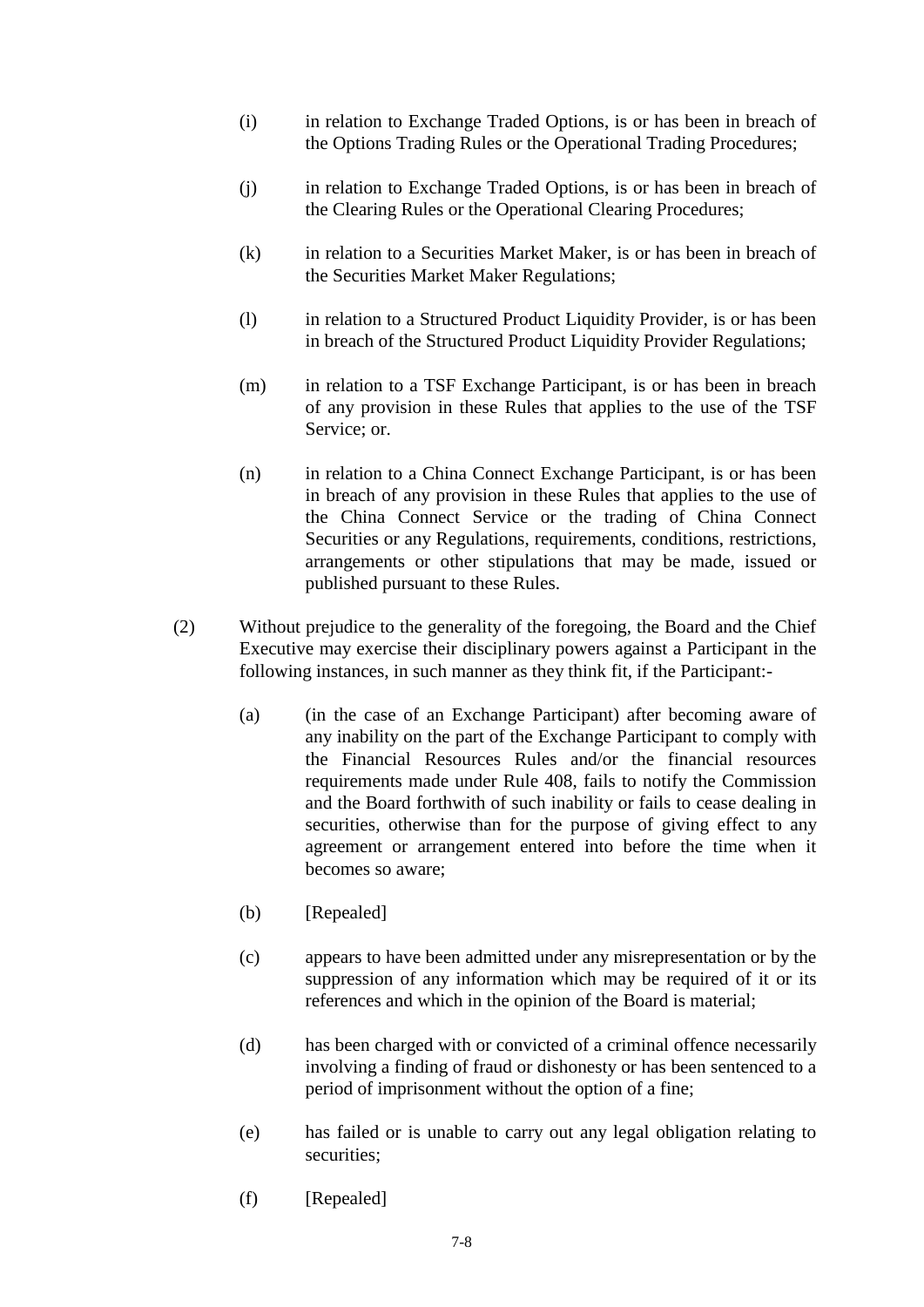- (g) has dealt with any person, body, firm, corporation or company who or which may have been posted in the Exchange or otherwise notified to the Participants as one who or which has made default in carrying out his or its engagements relating to securities;
- (h) is under investigation by the Commission under the Ordinance including where an auditor is appointed by the Commission to investigate the affairs of the Participant;
- (i) is or has been guilty of any misconduct as defined in section 193 of the Ordinance;
- (j) fails to report a transaction or knowingly makes or reports a false or fictitious transaction;
- (k) makes a material mis-statement to the Board, any Committee, the Chief Executive, the Exchange, an SEHK Subsidiary (if applicable), any designated HKEX staff, a recognized exchange controller which is the controller of the Exchange, or their respective employees or officers, where appropriate;
- (l) knowingly disseminates false, misleading or inaccurate reports concerning market information or conditions that affect or tend to affect the price of any issue of securities;
- (m) trades or deals after becoming insolvent;
- (n) refuses to appear before the Board, any Committee, the Chief Executive, the Exchange, any designated HKEX staff or a recognized exchange controller which is the controller of the Exchange when being called upon;
- (o) refuses to answer fully all questions or refuses to produce all books and records at any disciplinary hearing or investigation when required to do so or testifies falsely;
- (p) refuses to grant access to its registered business address and any other locations, at which it carries out its business of dealing in securities or order routing, or make available all information, books, records and documents as may be required by any designated HKEX staff, appointed officers or employees of the Exchange, an SEHK Subsidiary (if applicable) or a recognized exchange controller which is a controller of the Exchange or any other authorized person in the course of any inspection provided for by these Rules;
- (q) makes use of or reveals any confidential information obtained by reason of participating in any investigative proceedings or hearing, or revealed to it confidentially by the Board, any Committee, the Chief Executive, any designated HKEX staff, employees or officers of the Exchange, an SEHK Subsidiary or a recognized exchange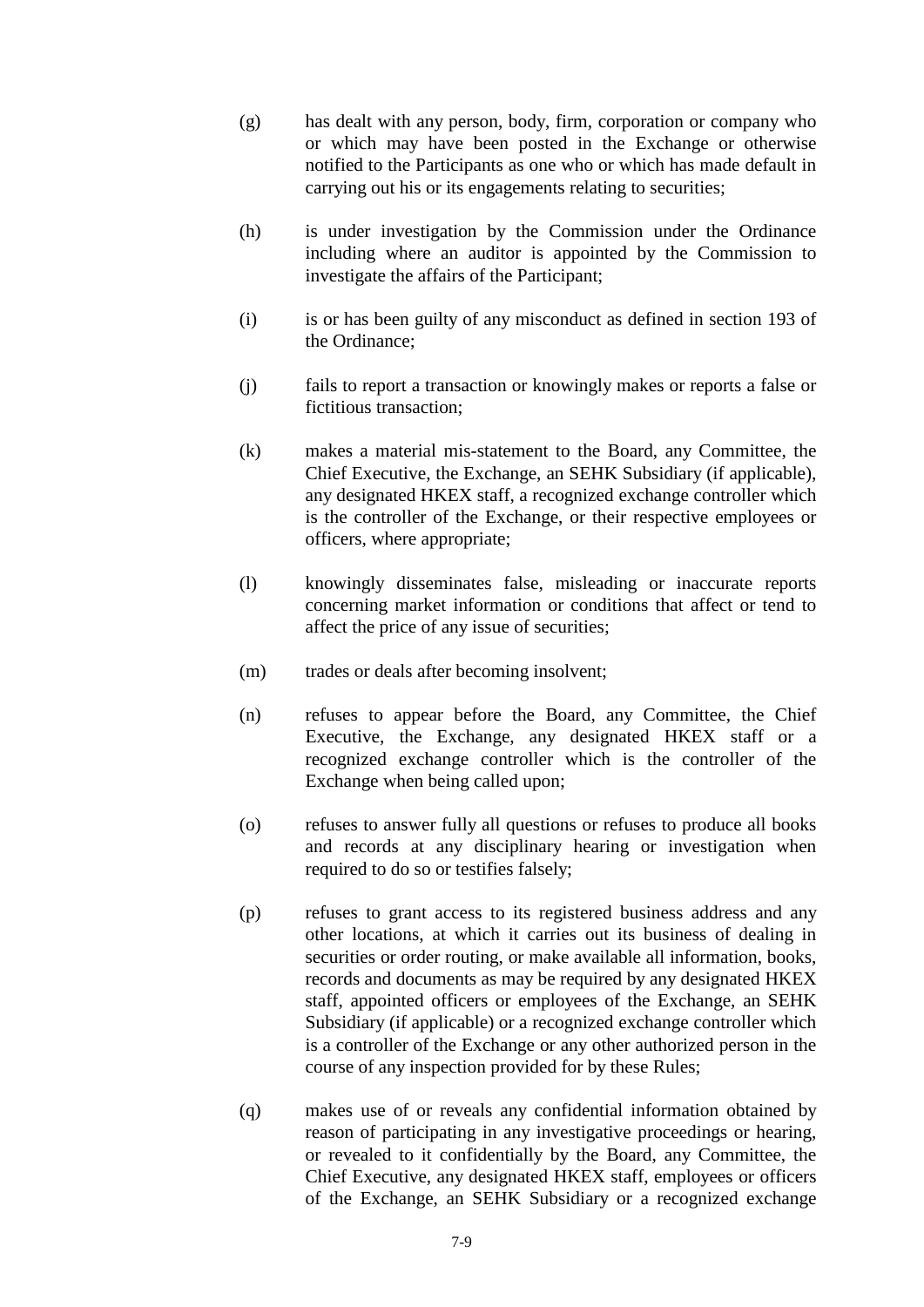controller which is a controller of the Exchange;

- (r) induces or attempts to induce another person to buy or sell securities:-
	- (i) by dishonestly concealing any material fact;
	- (ii) by making or publishing or causing to be made or published whether recklessly, dishonestly or otherwise, any statement, promise or forecast that is misleading, false or deceptive;
	- (iii) by recording or storing in or by means of any mechanical, electronic or other device, information that it knows to be false or misleading in any material respect;
- (s) accepts an order from a client including, in the case of a Special Participant, a China Connect Market Participant for the sale or purchase of securities without causing such order to be executed on or routed to an exchange or in accordance with the rules, bye-laws, regulations, customs and practice of such exchange;
- (t) has defaulted in payment of its subscription or any fine imposed on it;
- (u) has failed to pay any monies other than the subscription due to the Exchange after the expiry of notice in writing calling upon it to pay;
- (v) has shielded or assisted, or omitted to report, or dealt with, any Participant which it knows has acted contrary to these Rules;
- (w) fails to fulfill, observe or comply with any confirmation, representation, undertaking or statement given by it or makes a material mis-statement;
- $(x)$  [Repealed]
- (y) [Repealed]
- (z) [Repealed]
- (aa) [Repealed]
- (bb) [Repealed]
- (cc) fails to provide information requested by an exchange, regulatory authority or an organization with which HKEX or the Exchange has entered into an information sharing arrangement or agreement;
- (dd) fails to give notice of termination of Clearing Agreement under Rule 358(4) (in the case of an Exchange Participant) or ceases to have a valid, binding and effective clearing agreement referred to in Rule 1507(6) (in the case of a Special Participant).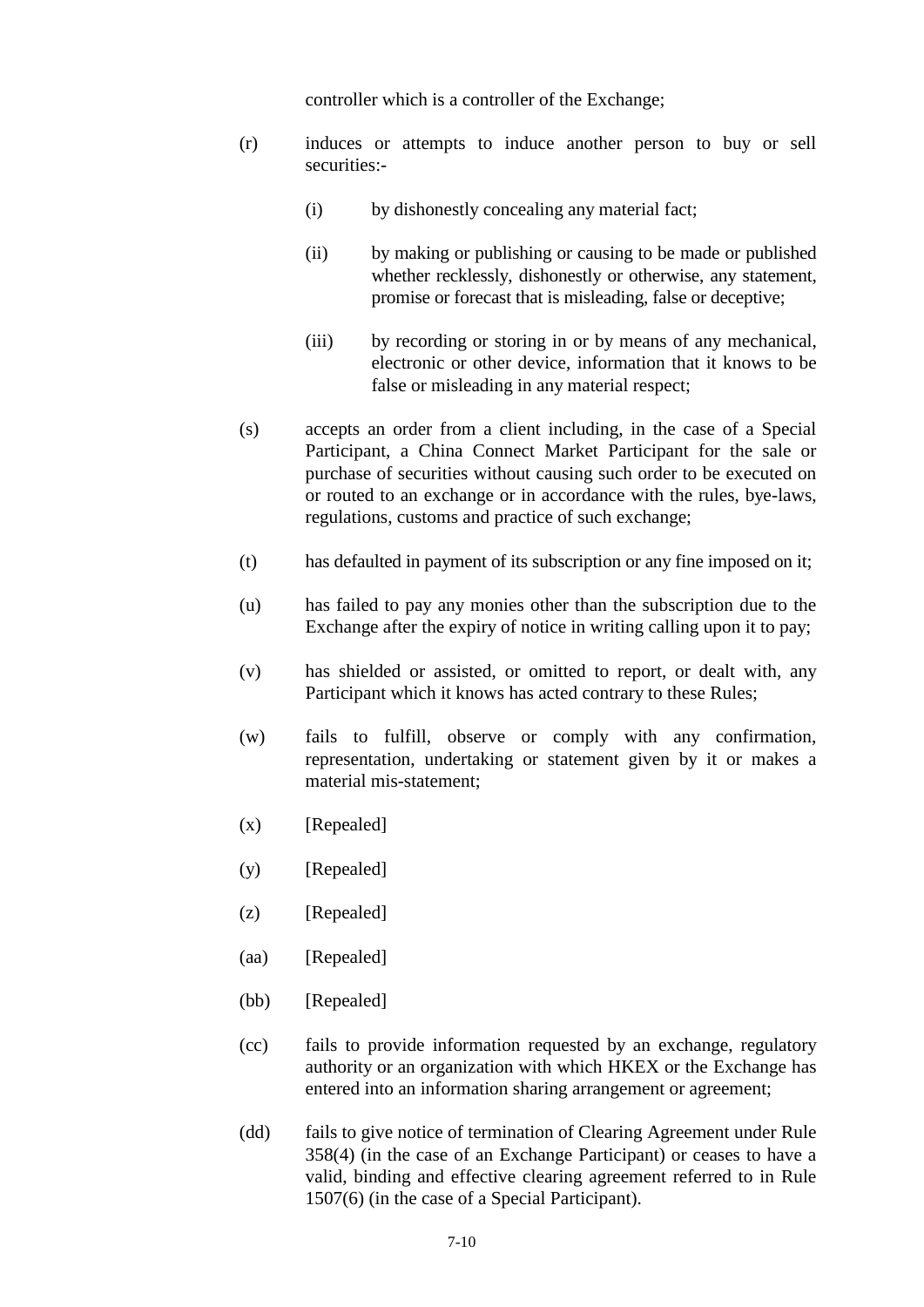- 724. Without prejudice to the scope of the power of suspension or other disciplinary powers vested in the Board and the Chief Executive, the Board and (subject to Rule 704) the Chief Executive may exercise the powers referred to in Rules 702(3), 702(6), 702(6A), 702(6B), 702(7), 702(8), 702(9), 702(11), 702(12), 702(13), 702(14), 702(15) and 702(16) in the following circumstances or if the Board or the Chief Executive, as the case may be, has reason to believe that any of the following circumstances has occurred:-
	- (1) where a Participant has conducted itself in such a manner as to call for disciplinary action and an investigation is being conducted into the affairs of the Participant for this purpose;
	- (2) where a Participant is unable to pay its debts as they fall due or has entered into any arrangement with its creditors for the payment of debts or is otherwise insolvent;
	- (2A) [Repealed]
	- (3) where a Participant is in breach of any of the conditions (if any) in the grant of its Participantship or (in the case of an Exchange Participant) its Stock Exchange Trading Right;
	- (4) where an Exchange Participant has:-
		- (a) created any incumbrance over its Stock Exchange Trading Right;
		- (b) failed to contribute towards the Compensation Fund;
		- (c) transferred or attempted to transfer its Options Exchange Participantship; or
		- (d) created or attempted to create any incumbrance over its Options Exchange Participantship.
	- (5) where a Participant has failed to pay any monies including any fees that are due and owing to the Exchange, an SEHK Subsidiary (if applicable) or SEOCH (if applicable) or any fine imposed on that Participant;
	- (6) where a Participant which is also a CCASS Clearing Participant has failed to meet any of its obligations to HKSCC;
	- (7) [Repealed]
	- (8) where an Exchange Participant has failed to meet any of its obligations to SEOCH;
	- (9) where an Exchange Participant which is also an HKCC Participant has failed to meet any of its obligations to HKCC;
	- (10) where a Participant is or may be in such financial or operational difficulty that the Participant may not be permitted to continue to do business as a Participant with safety to clients, China Connect Market Participants, other